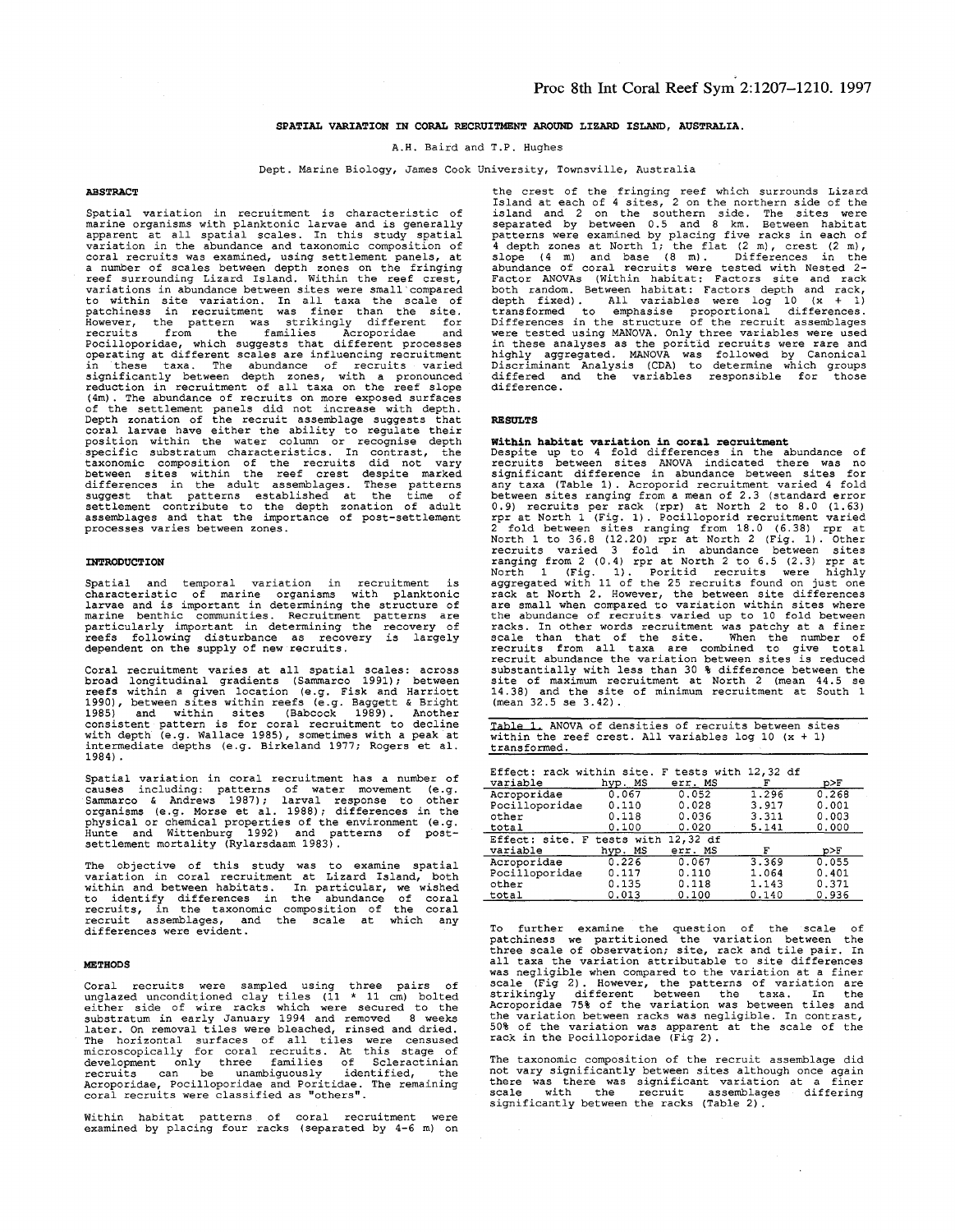

Fig.1: Mean and standard error of the density of coral recruits to four reef crest sites around Lizard Island  $(n = 4)$ .



Fig.2: Proportion of the total variation in the density of coral recruits attributable to each scale of observation withi n the reef crest . Variables were log 10  $(x + 1)$  transformed.

|                      |  |  | Table 2: MANOVA of the structure of the recruit      |  |  |  |
|----------------------|--|--|------------------------------------------------------|--|--|--|
|                      |  |  | assemblage between sites within the reef crest. The  |  |  |  |
|                      |  |  | analysis includes the variables Acroporidae,         |  |  |  |
| $(x+1)$ transformed. |  |  | Pocilloporidae and others. All variables were log 10 |  |  |  |
|                      |  |  |                                                      |  |  |  |

| Source      | Pillais |       |           | D>F   |
|-------------|---------|-------|-----------|-------|
| rack (site) | 1.436   | 2.451 | 96<br>36. | 0.000 |
| site        | 0.626   | .054  |           | 0.418 |

## Between habitat variation in coral recruitment

Decrease and the uniformity of recruitment within the<br>read contrast to the uniformity of recruitment within the<br>reef crest the abundance of recruits from all taxa<br>varied significantly with depth (Table 3). The<br>difference b Pocilloporid numbers varied 6 fold between zones ranging<br>from 5.8 (2.18) rpr on the reef slope to 29.2 (3.85) rpr<br>on the slope (Fig. 3). Acroporid recuitment varied 6<br>fold ranging from 1.4 (0.93) rpr on the slope to 7.6<br>(0 rare and highly aggregated with 5 of the 7 recruits<br>occurring on the crest and none on the slope.

|  | Table 3: ANOVA of densities of recruits between depths at |  |  |  |  |
|--|-----------------------------------------------------------|--|--|--|--|
|  | North site 1. All variables $log 10 (x + 1)$ transformed. |  |  |  |  |

| Effect: rack within depth.<br>variable            | hyp. MS | F tests with 12,32 df<br>err. MS |       | p>F   |
|---------------------------------------------------|---------|----------------------------------|-------|-------|
| Acroporidae                                       | 0.081   | 0.042                            | 1.912 | 0.049 |
| Pocilloporidae                                    | 0.061   | 0.073                            | 0.840 | 0.636 |
| other                                             | 0.059   | 0.325                            | 1.812 | 0.064 |
| Effect: depth. F tests with 12, 32 df<br>variable | hyp. MS | err. MS                          | F     | p>F   |
| Acroporidae                                       | 0.480   | 0.081                            | 5.593 | 0.006 |
| Pocilloporidae                                    | 1.427   | 0.061                            | 23.42 | 0.000 |
| other                                             | 0.266   | 0.059                            | 4.514 | 0.018 |



Fig.3: Mean and standard error of the density of coral recruits as a function of depth at North 1 (n = 5).

The structure of the recruit assemblage varied significantly between depth zones (Table 4). The most distinct assemblage occurred on the slope, which was characterised by low numbers of recruits from all taxa (Fig. 4). The crest assemblage is distinguished from the base and flat by higher numbers of other recruits (Fig. 4). The flat and base are similar, as indicated by the overlap of the confidence ellipses in Fig. 4, and cha

| Table 4: MANOVA of the structure of the recruit        |  |  |  |  |  |
|--------------------------------------------------------|--|--|--|--|--|
| assemblage with depth at North site 1. The analysis    |  |  |  |  |  |
| includes the variables Acroporidae, Pocilloporidae and |  |  |  |  |  |
| others. All variables were log 10 (x+1) transformed.   |  |  |  |  |  |

| Source       | Pillais |       |        | p>F   |
|--------------|---------|-------|--------|-------|
| rack (depth) | 1.096   | 1.440 | 48,120 | 0.058 |
| depth        | 1.270   | 3.914 | 9,48   | 0.001 |

In no taxa was there a trend for an increase in the<br>proportion of recruits on more exposed surfaces at<br>depth. In fact, the proportion of recruits on the lower,<br>less exposed, surface of the tiles increased with depth.<br>Acrop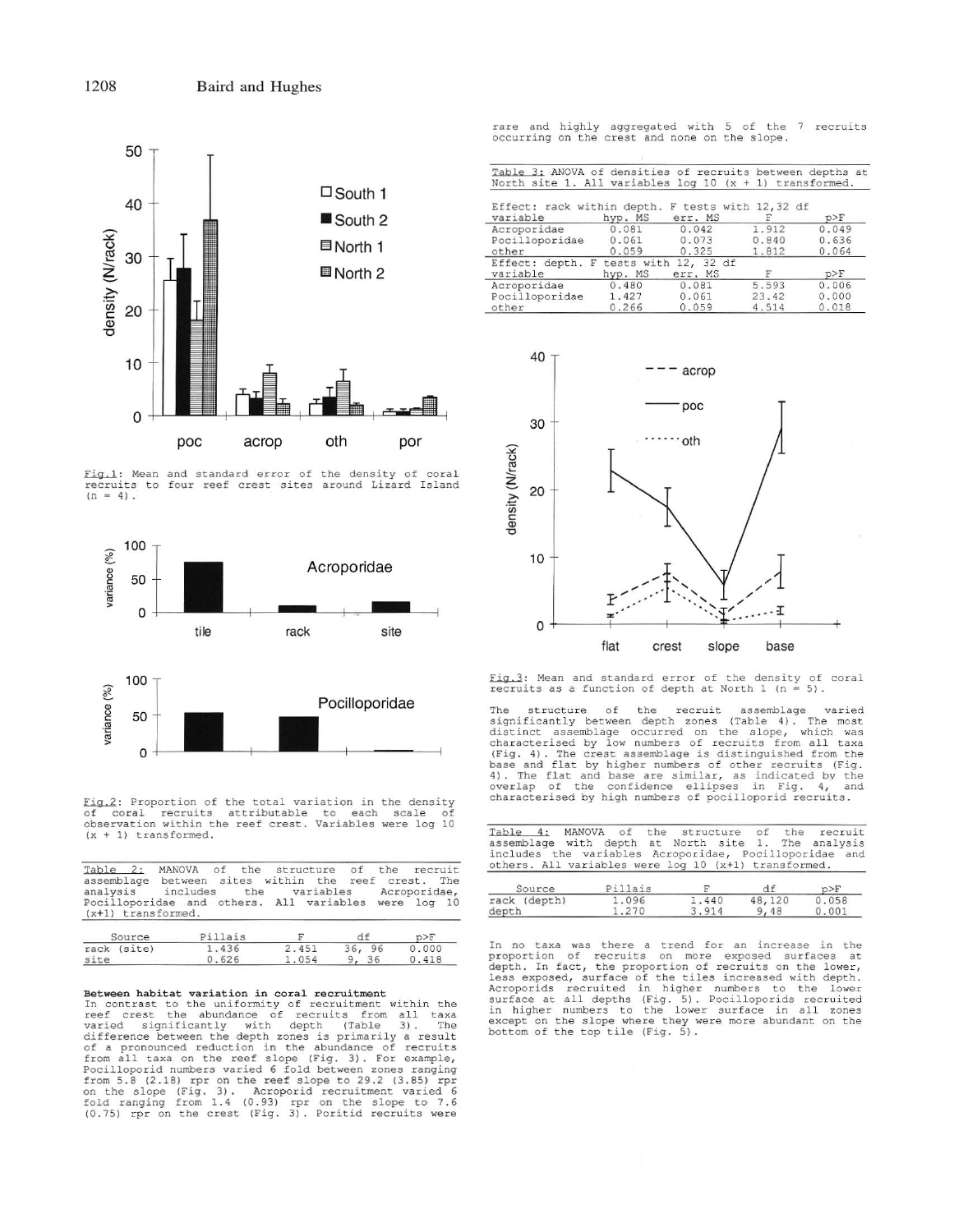

~: **Structure of the coral recruit assemblages as a**  function of depth zone at North Reef. Circles represent 95% confidence ellipses around the group means on the **first two canonical variates, which describe 98.9% of the variation. Bold lines are vectors representing the three variables used in the analysis and indicate which taxa are responsible for defining differences in the**  structure of the assemblages.



Fig.5: Mean and SE of the density of coral recruits on each tile surface as a function of depth zone at North Reef (n ~ 5). BB: bottom of the bottom tile TB: top of the bottom tile TT: top of the top tile BT: bottom of the top tile.

## **DISCUSSION**

## **Within habitat variation in coral recruitment**

The lack of variation in the abundance of coral recruits<br>between sites separated by between 0.5 and 8 km is<br>unusual. All other investigations of coral recruitment at<br>this scale have detected significant variation (e.g. Rylarsdaam 1983, Babcock 1989). The variation in total recruitment between sites was less than 30%. Given that annual rates of mortality in juvenile corals approach 95% (Rylaarsdam 1983; Babcock 1985), this difference is unlikely to influence the dynamics of the adult assemblage. Site differences are usually attributed to

# **Coral Recruitment Patterns at Lizard Island 1209**

localised hydrological features such as water residence times. For example, Sammarco & Andrews (1987) recorded<br>high recruitment in sites around Helix Reef where<br>modelling predicted eddies would form and persist.<br>Similarly, Fisk & Harriott (1990) recorded high<br>recruitment to sit a broad spatial scale. However, the more important and<br>interesting result is that between site variation is<br>small when compared to variation vithin sites and<br>demonstrates that coral recruitment is often patchy at a<br>finer s

The tendency for recruitment to be patchy at a finer<br>scale than the site was apparent in all taxa. However,<br>the scale of patchiness was strikingly different between<br>the Acroporidae, were there was little difference between (1989) as resulting from differences in the patterns of<br>dispersal of the taxa. This interpretation is based on<br>the assumption that acropoid larvae, with an obligate<br>planktonic life of  $4-6$  days, will become diffuse throu recruitment. However, under certain conditions<br>aggregations of coral larvae form and are maintained<br>through time despite the patches traversing considerable<br>distances (Oliver and Willis 1987). Data demonstrating<br>clumped di such as soft corals may reduce the abundance of recruits<br>nearby (Maida et al. 1995). Alternatively, the abundance<br>of coral recruits is increased within dammedish<br>territories (Sammarco and Carleton 1982). The important<br>poin

**The taxonomic composition of the recruit assemblages did**  not differ between sites despite considerable differences<br>in the established coral assemblages. For example, adult<br>favids and mussics are twice as abundant in terms of<br>area cover at North 1 (unpublished data), yet there wa study with only 2 months data these patterns suggest that **post-settlement processes are important in determining**  adult distributions within the reef crest.

Between habitat variation in coral recruitment<br>In correct to other studies of recruitment<br>In contrast to other studies of recruitment on the GBR<br>recruit densities did not decrease with depth. Wallace<br>(1985) in a four year corresponding reduction of algae and other encrusting<br>invertebrates. In the present study there was a positive<br>correlation between the area cover of algae and coral<br>recruit abundance. Coral recruitment was high on the<br>flat **the more important coral competitors at this site.**